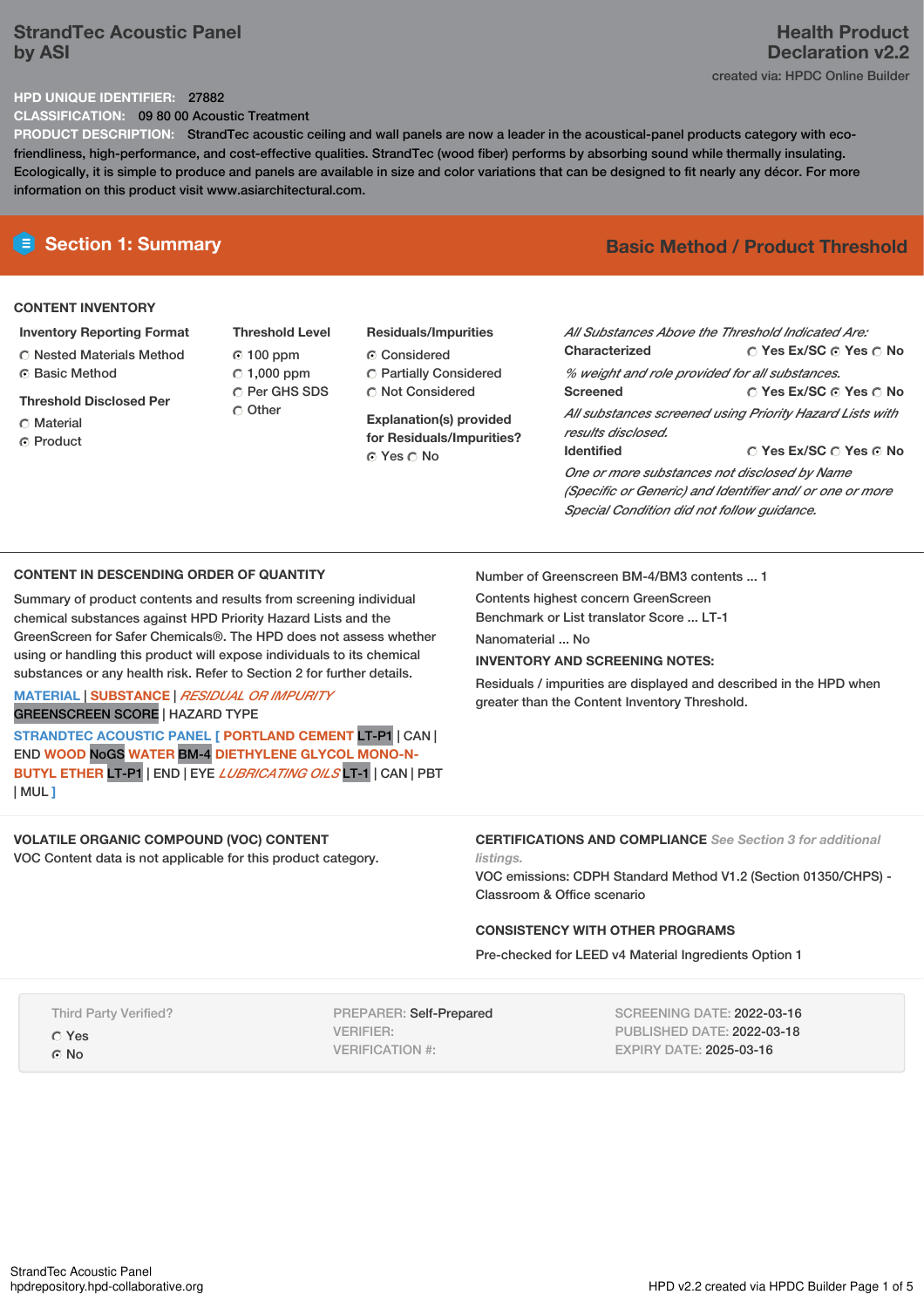This section lists contents in a product based on specific threshold(s) and reports detailed health information including hazards. This HPD uses the *inventory method indicated above, which is one of three possible methods:*

- *Basic Inventory method with Product-level threshold.*
- *Nested Material Inventory method with Product-level threshold*
- *Nested Material Inventory method with individual Material-level thresholds*

Definitions and requirements for the three inventory methods and requirements for each data field can be found in the HPD Open Standard version *2.2, available on the HPDC website at: [www.hpd-collaborative.org/hpd-2-2-standard](https://www.hpd-collaborative.org/hpd-2-2-standard)*

| <b>DIETHYLENE GLYCOL MONO-N-BUTYL ETHER</b> |                                                                                                                                    |                                                                               |                                                        |  |                                                |  |                    |
|---------------------------------------------|------------------------------------------------------------------------------------------------------------------------------------|-------------------------------------------------------------------------------|--------------------------------------------------------|--|------------------------------------------------|--|--------------------|
|                                             |                                                                                                                                    |                                                                               |                                                        |  |                                                |  | ID: 112-34-5       |
| <b>SUBSTANCE NOTES:</b>                     |                                                                                                                                    |                                                                               |                                                        |  |                                                |  |                    |
| None found                                  |                                                                                                                                    |                                                                               |                                                        |  | No warnings found on HPD Priority Hazard Lists |  |                    |
| <b>HAZARD TYPE</b>                          | <b>AGENCY AND LIST TITLES</b>                                                                                                      |                                                                               | <b>WARNINGS</b>                                        |  |                                                |  |                    |
| %: $1,0000 - 2,0000$                        | GS: BM-4                                                                                                                           | <b>RC: None</b>                                                               | NANO: No                                               |  | <b>SUBSTANCE ROLE: Binder</b>                  |  |                    |
|                                             | HAZARD SCREENING METHOD: Pharos Chemical and Materials Library HAZARD SCREENING DATE: 2022-03-16 20:26:05                          |                                                                               |                                                        |  |                                                |  |                    |
| <b>WATER</b>                                |                                                                                                                                    |                                                                               |                                                        |  |                                                |  | ID: 7732-18-5      |
| <b>SUBSTANCE NOTES:</b>                     |                                                                                                                                    |                                                                               |                                                        |  |                                                |  |                    |
| None found                                  |                                                                                                                                    |                                                                               |                                                        |  | No warnings found on HPD Priority Hazard Lists |  |                    |
| <b>HAZARD TYPE</b>                          | <b>AGENCY AND LIST TITLES</b>                                                                                                      |                                                                               | <b>WARNINGS</b>                                        |  |                                                |  |                    |
| $\%$ : 37.0000 - 39.0000                    | <b>GS: NoGS</b>                                                                                                                    |                                                                               | RC: None NANO: No SUBSTANCE ROLE: Structure component  |  |                                                |  |                    |
|                                             | HAZARD SCREENING METHOD: Pharos Chemical and Materials Library HAZARD SCREENING DATE: 2022-03-16 20:26:04                          |                                                                               |                                                        |  |                                                |  |                    |
| <b>WOOD</b>                                 |                                                                                                                                    |                                                                               |                                                        |  |                                                |  | ID: Not registered |
|                                             |                                                                                                                                    |                                                                               |                                                        |  |                                                |  |                    |
| <b>SUBSTANCE NOTES:</b>                     |                                                                                                                                    |                                                                               |                                                        |  |                                                |  |                    |
| <b>END</b>                                  | <b>TEDX - Potential Endocrine Disruptors</b>                                                                                       | but not sufficient for classification<br><b>Potential Endocrine Disruptor</b> |                                                        |  |                                                |  |                    |
| <b>CAN</b>                                  | <b>MAK</b>                                                                                                                         |                                                                               | Carcinogen Group 3B - Evidence of carcinogenic effects |  |                                                |  |                    |
| <b>HAZARD TYPE</b>                          | <b>AGENCY AND LIST TITLES</b>                                                                                                      |                                                                               | <b>WARNINGS</b>                                        |  |                                                |  |                    |
| $\%$ : 60.0000 - 65.0000                    | GS: LT-P1                                                                                                                          | RC: None                                                                      | NANO: No                                               |  | <b>SUBSTANCE ROLE: Binder</b>                  |  |                    |
|                                             | HAZARD SCREENING METHOD: Pharos Chemical and Materials Library HAZARD SCREENING DATE: 2022-03-16 20:26:04                          |                                                                               |                                                        |  |                                                |  |                    |
| <b>PORTLAND CEMENT</b>                      |                                                                                                                                    |                                                                               |                                                        |  |                                                |  | ID: 65997-15-1     |
| <b>OTHER PRODUCT NOTES:</b>                 |                                                                                                                                    |                                                                               |                                                        |  |                                                |  |                    |
| PRODUCT THRESHOLD: 100 ppm                  | RESIDUALS AND IMPURITIES NOTES: Residuals / impurities are displayed in the HPD when greater than the Content Inventory Threshold. |                                                                               |                                                        |  |                                                |  |                    |
|                                             |                                                                                                                                    |                                                                               | <b>RESIDUALS AND IMPURITIES CONSIDERED: Yes</b>        |  |                                                |  |                    |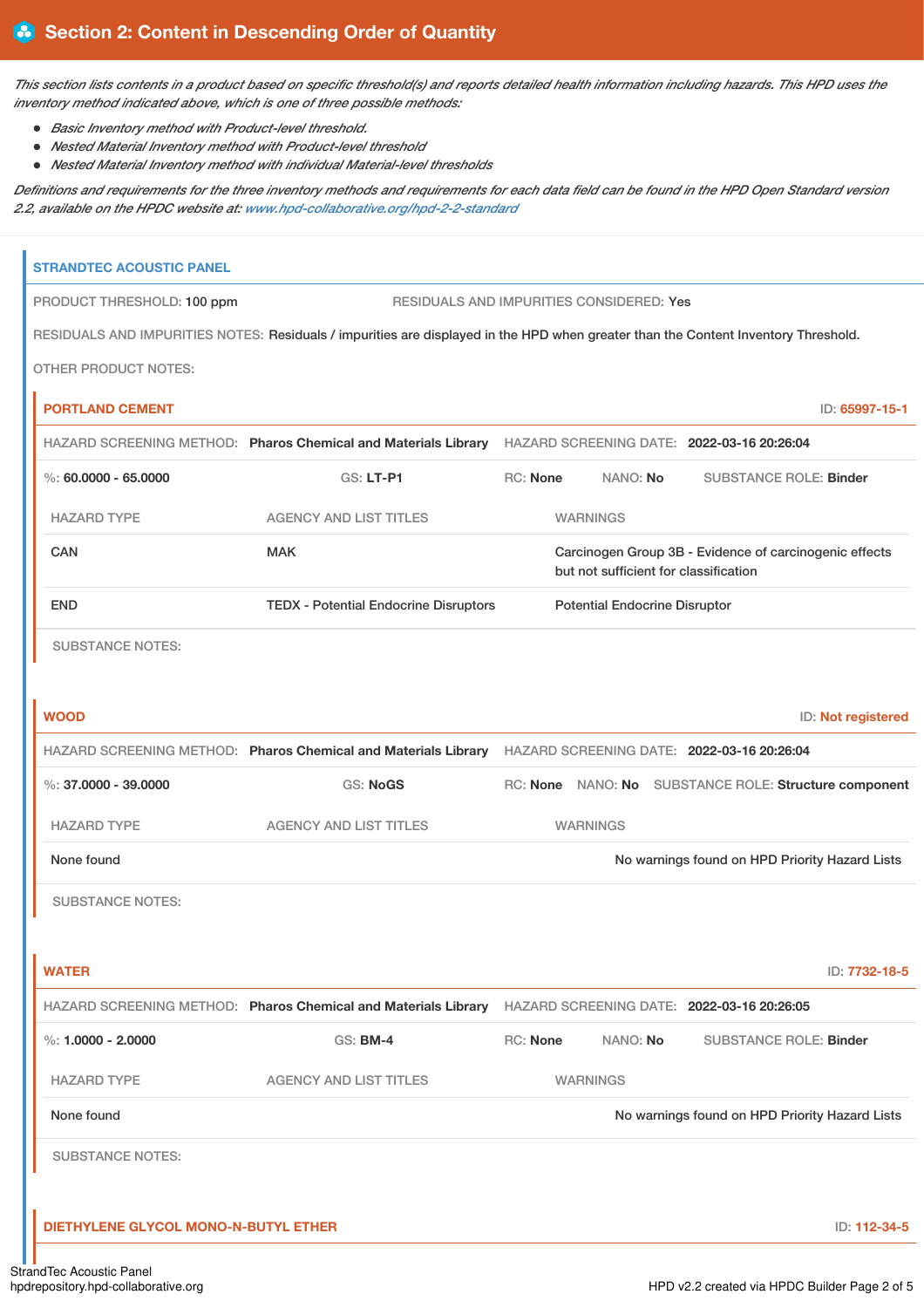|                    | HAZARD SCREENING METHOD: Pharos Chemical and Materials Library |          |                                      |                                                                                          | HAZARD SCREENING DATE: 2022-03-16 20:26:05 |  |
|--------------------|----------------------------------------------------------------|----------|--------------------------------------|------------------------------------------------------------------------------------------|--------------------------------------------|--|
| %: 0.7500 - 2.7000 | $GS: LT-PI$                                                    | RC: None |                                      | NANO: No                                                                                 | <b>SUBSTANCE ROLE: Coating</b>             |  |
| <b>HAZARD TYPE</b> | <b>AGENCY AND LIST TITLES</b>                                  |          | <b>WARNINGS</b>                      |                                                                                          |                                            |  |
| <b>END</b>         | <b>TEDX - Potential Endocrine Disruptors</b>                   |          | <b>Potential Endocrine Disruptor</b> |                                                                                          |                                            |  |
| EYE.               | EU - GHS (H-Statements) Annex 6 Table 3-1                      |          |                                      | H319 - Causes serious eye irritation Serious eye<br>damage/eye irritation - Category 2A] |                                            |  |

SUBSTANCE NOTES: Diethylene glycol mono-n-butyl ether is contained within the coating. This substance is not in a respirable form in the finished product.

### **LUBRICATING OILS** ID: **74869-22-0**

|                      | HAZARD SCREENING METHOD: Pharos Chemical and Materials Library |                 |                                                                                                   |                 | HAZARD SCREENING DATE: 2022-03-16 20:26:06               |  |  |
|----------------------|----------------------------------------------------------------|-----------------|---------------------------------------------------------------------------------------------------|-----------------|----------------------------------------------------------|--|--|
| %: Impurity/Residual | $GS: LT-1$                                                     | <b>RC:</b> None |                                                                                                   | NANO: <b>No</b> | <b>SUBSTANCE ROLE: Impurity/Residual</b>                 |  |  |
| <b>HAZARD TYPE</b>   | <b>AGENCY AND LIST TITLES</b>                                  |                 |                                                                                                   | <b>WARNINGS</b> |                                                          |  |  |
| CAN                  | <b>EU - REACH Annex XVII CMRs</b>                              |                 | Carcinogen Category 2 - Substances which should be<br>regarded as if they are Carcinogenic to man |                 |                                                          |  |  |
| CAN                  | <b>EU - Annex VI CMRs</b>                                      |                 | Carcinogen Category 1B - Presumed Carcinogen based<br>on animal evidence                          |                 |                                                          |  |  |
| <b>PBT</b>           | <b>EC - CEPA DSL</b>                                           |                 |                                                                                                   | to humans       | Persistent, Bioaccumulative and inherently Toxic (PBITH) |  |  |
| <b>MUL</b>           | ChemSec - SIN List                                             |                 | CMR - Carcinogen, Mutagen &/or Reproductive Toxicant                                              |                 |                                                          |  |  |
| CAN                  | <b>GHS - Australia</b>                                         |                 | or $1B$                                                                                           |                 | H350 - May cause cancer [Carcinogenicity - Category 1A   |  |  |
| CAN                  | EU - GHS (H-Statements) Annex 6 Table 3-1                      |                 | H350 - May cause cancer [Carcinogenicity - Category 1A<br>or $1B$ ]                               |                 |                                                          |  |  |

SUBSTANCE NOTES: If present, it is bound beneath the coating and is not in a respirable form in the finished product.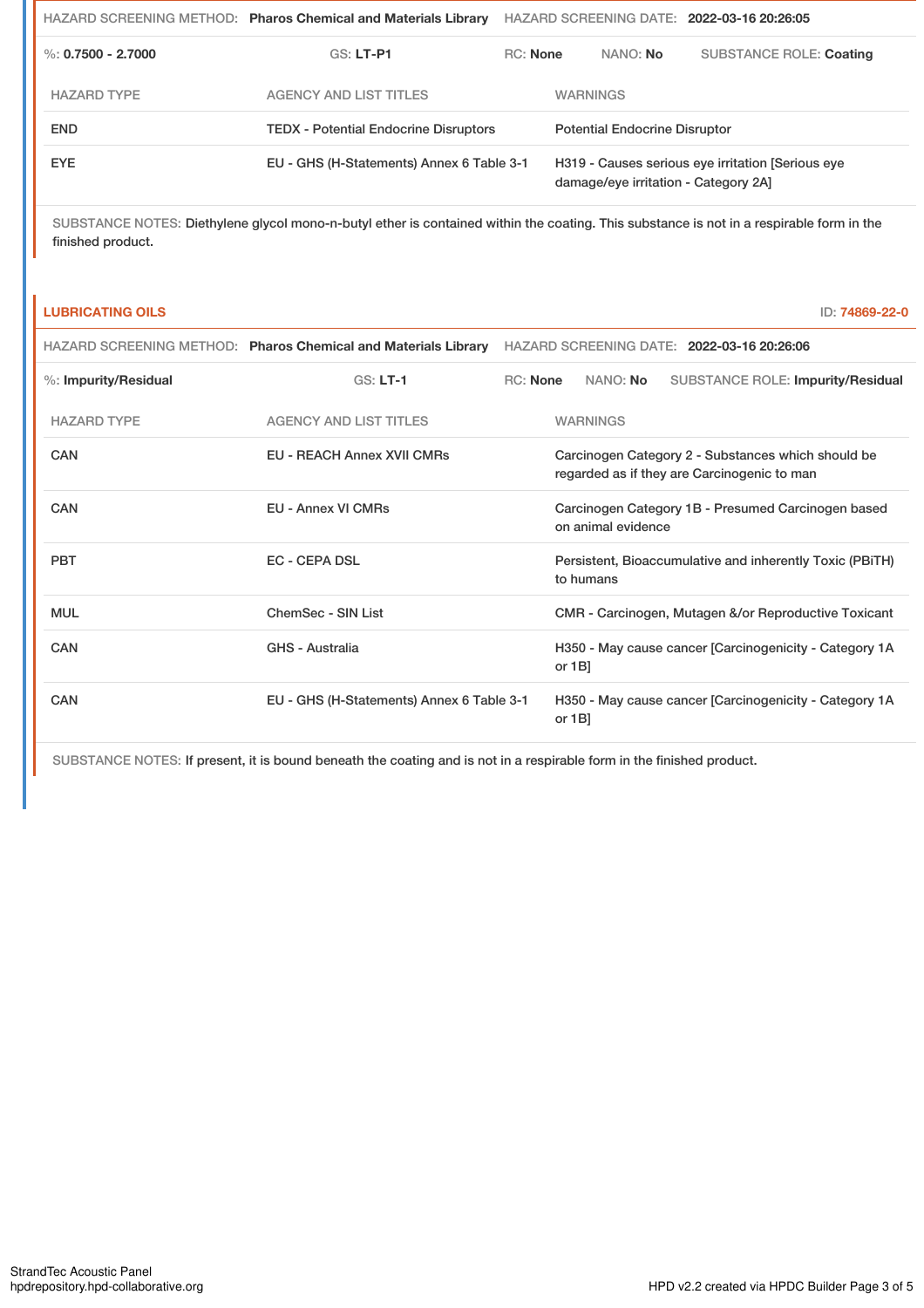This section lists applicable certification and standards compliance information for VOC emissions and VOC content. Other types of health or *environmental performance testing or certifications completed for the product may be provided.*

| <b>VOC EMISSIONS</b>                                        | CDPH Standard Method V1.2 (Section 01350/CHPS) - Classroom & Office scenario |  |                            |  |  |  |  |
|-------------------------------------------------------------|------------------------------------------------------------------------------|--|----------------------------|--|--|--|--|
| CERTIFYING PARTY: Third Party<br>APPLICABLE FACILITIES: AII | ISSUE DATE: 2018-10- EXPIRY DATE:<br>30                                      |  | CERTIFIER OR LAB: Intertek |  |  |  |  |
| CERTIFICATE URL:                                            |                                                                              |  |                            |  |  |  |  |

CERTIFICATION AND COMPLIANCE NOTES:

## **Section 4: Accessories**

This section lists related products or materials that the manufacturer requires or recommends for installation (such as adhesives or fasteners), maintenance, cleaning, or operations. For information relating to the contents of these related products, refer to their applicable Health Product *Declarations, if available.*

No accessories are required for this product.

## **Section 5: General Notes**

This HPD is provided solely for the intended recipient in connection with its assessment of products and for no other purpose. In providing information, ASI Architectural expresses no opinion and makes no representations as to the applicability, suitability, accuracy or completeness of the declaration form, or the standards, rules, classifications, warnings or criteria utilized or referenced therein. Information provided herein is qualified in the entirety by reference to the applicable product Safety Data Sheet (SDS, as well as by the additional ingredient information provided for specified substances. Please refer to the ASI Architectural website for more information on this product www.asiarchitectural.com.